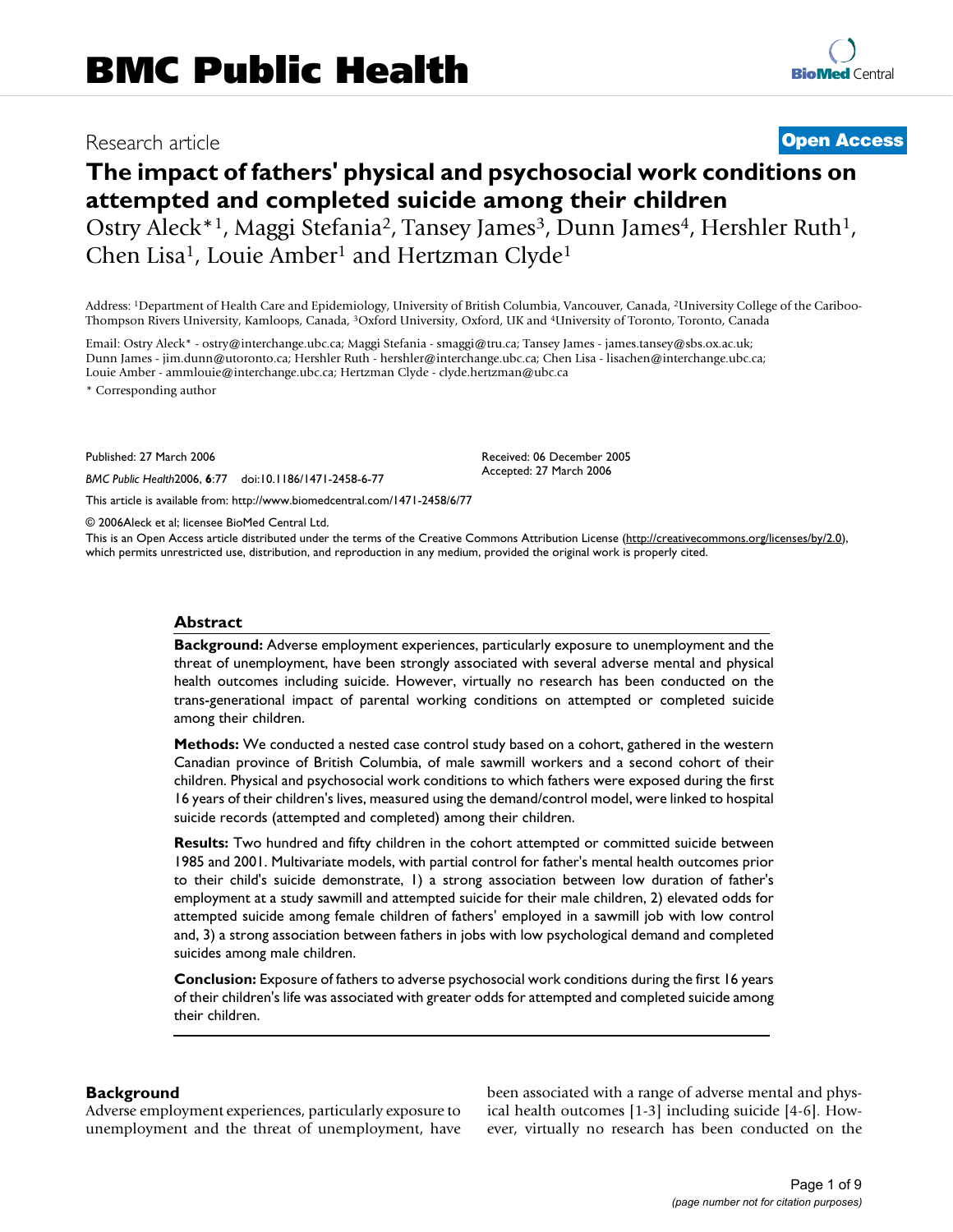trans-generational impact on the health of their children of adverse parental working conditions.

Exposures to varying socio-economic circumstances, during childhood and beyond, constitutes a unique "life exposure trajectory," which will manifest as different expressions of health and well-being over the life-course [7]. The possible long-term exposure/expression relationships can be conceptualized in three generic models: *latency, cumulative*, and *pathway. Latency* refers to relationships between an exposure at one point in the life course and a health outcome years or decades later, irrespective of intervening experience. *Cumulative* refers to multiple exposures over the life course whose effects on health combine. These may be either multiple exposures to a single recurrent factor (e.g., chronic poverty) or a series of exposures to different factors. Finally, *pathways* are dependent sequences in which an exposure at one stage of the life course influences the probability of other exposures later in the life course, which are the proximate causes of disease expression [7-13].

While this framework is useful to describe the biological mechanism by which the impacts of adverse family socioeconomic environments might act to affect the health of children, it tells us little about which dimensions of family socio-economic environment may be most salient.

Research conducted over the past 75 years has shown that parental access to employment (or lack thereof) directly impacts the psychological health, behaviour, and educational outcomes of their children likely through the "sequential effects on parents' job-related affect and parenting behaviours" [14-17].

In order to test the possibility that exposure of parents to adverse employment conditions may impact their children's mental health status, unusual data sets are required which bring together occupational exposure information for the parent(s) and mental health outcome data for their children. Over the past 15 years we have gathered a cohort of approximately 30,000 sawmill workers in British Columbia (BC) and a second cohort consisting of their children with the appropriate data elements in place to conduct this type of study. The purpose of this paper is investigate the impact of fathers' psychosocial and physical work conditions during the first 16 years of their children's life on attempted and completed suicides among their children, during childhood through to middle-adulthood.

Individuals exposed to adverse socio-economic circumstances during childhood tend to be less healthy later in life compared to individuals who experienced a more advantaged childhood. This relationship appears consistent in well-designed longitudinal studies across many physical health outcomes into adulthood (e.g., selfreported health, coronary heart disease, body mass index, and other chronic conditions) [18-24]. These results also hold for a range of psychological and behavioural outcomes [18,25]. And, the way in which such exposures in childhood might manifest in later adverse health outcomes has biological plausibility [7].

In a literature originating in the Great Depression of the 1930s and continuing through to the present, adverse family income and employment circumstances have been linked to negative mental health, behavioural, and physical health outcomes among children. Several studies have shown that major family income losses between 1929 and 1933 increased the emotional instability of fathers but not mothers [26,27]. These studies indicate that male reaction to income loss was increased anger and a tendency for fathers to be punitive and arbitrary when disciplining their children [14,15,28].

After a hiatus of five decades, several American and Canadian studies were conducted on the impacts of family job insecurity on children's mental health outcomes and school-related problems [16,17]. Most of this research identified an association between father's punishing and rejecting behaviours and adverse school behaviours and academic outcomes among their children [29,30]. A number of researchers have further postulated that parental punishing behaviour predicts externalizing behaviours (i.e., anger-based acting out behaviours) in their children whereas parental rejecting behaviours predict internalized symptoms (i.e. depression and anxiety) [31].

Only one study was found that explored the link between the psychosocial work conditions experienced by employed fathers and outcomes among their children. In this Canadian study, conducted among 189 grade 4 and 5 students, utilizing Karasek's demand/control model, Stewart and Barling [17] demonstrated that fathers psychosocial conditions at work influenced their parenting behaviours, which in turn affected their children's' behaviour.

These studies indicate first, that father's work may have a greater influence on children's behaviour and educational and health outcomes than mother's work. Second, they indicate that the potential pathway linking father's work conditions to their children's health may be through altered parenting behaviour, in particular, more disciplining and authoritarian behaviours meted out to children when fathers come under pressure at work.

The present study investigates the impact of fathers' psychosocial and physical work conditions on attempted and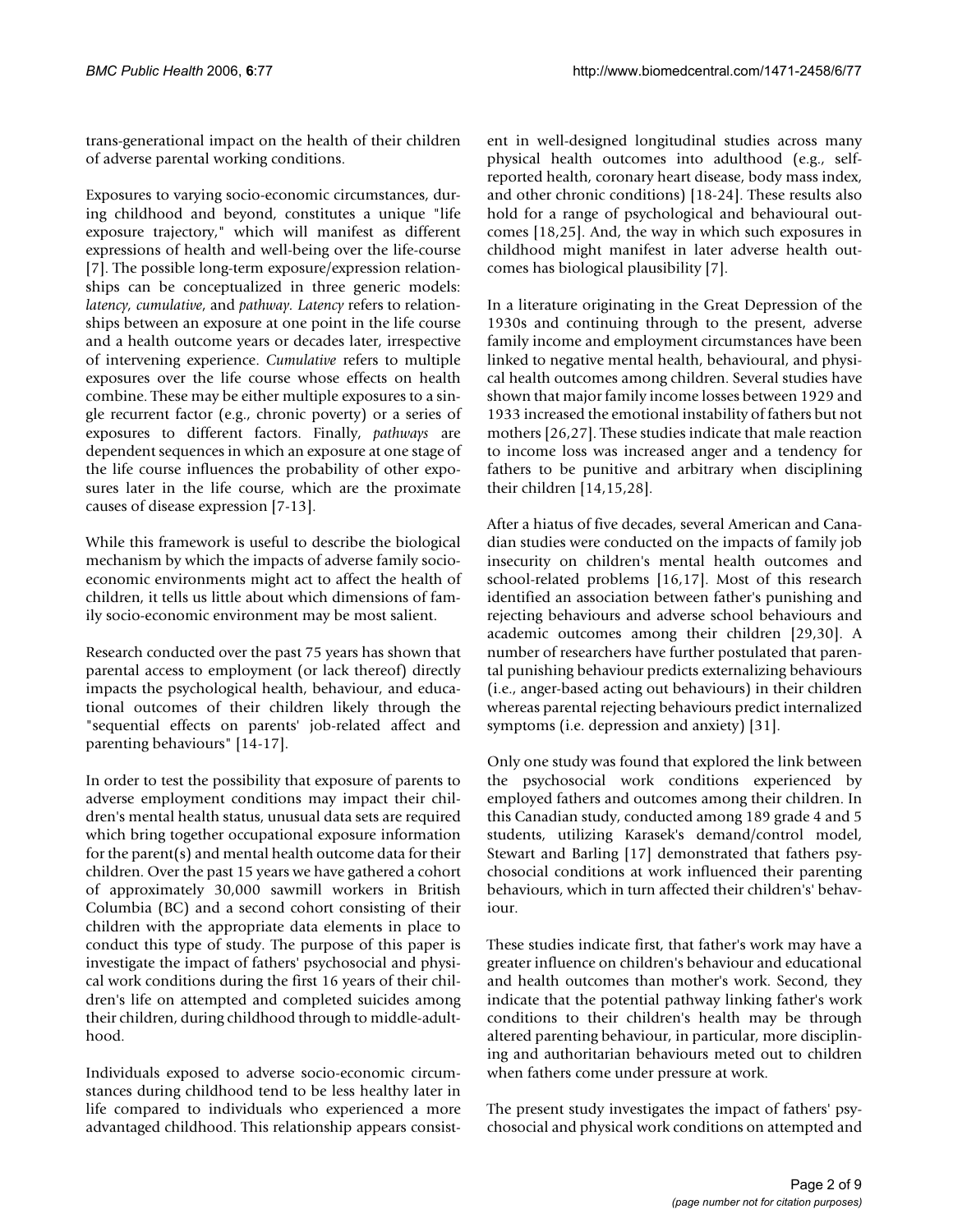completed suicides in a cohort of children residing mainly in rural forest-industry dependent communities in the province of British Columbia in Western Canada.

## **Methods**

This study is based on a cohort of male sawmill workers for whom we have obtained data on their history of unemployment and physical and psychosocial work conditions. Using birth files from the provincial vital statistics registry, we developed a second cohort consisting of most of their children. This cohort was linked to the BC Linked Health Database (BCLHDB) in order to obtain attempted and completed suicide outcomes. Ethical approval was obtained from the University of British Columbia and the BC Ministry of Health to conduct this study.

## *A) The original cohort*

The original cohort was gathered in order to conduct an occupational study on the effects of chlorophenol antisapstain exposure among BC sawmill workers. We identified 14 sawmills located in BC and accessed personnel records for workers who had worked, for at least one year, in one of these mills anytime between 1950 and 1998. The cohort consists of 28,794 males. Personal identifying information for eligible workers and complete job history records were abstracted from personnel records (See Hertzman et al. [32] for a complete description of methods used to assemble this cohort).

## *B) Exposure assessment*

From the job history records we obtained the number of episodes of unemployment, job mobility (classified as upward, downward or stable), and occupation (manager, skilled trades, machine operator, or unskilled). We obtained historical estimates of job control, demands, noise, and social support in two ways: 1) 4 experienced job evaluators (two union and two management) in the BC sawmill industry filled out the demand/control questionnaire to obtain a retrospective estimation for all basic job titles prior to 1975 (See Ostry, Marion, & Green et al. [33], for these methods); 2) a panel of senior workers was selected in each mill and filled out Karasek's questionnaire for basic job titles in their mill for two time periods (1975 to 1985), (1985 to 1998) (See Ostry, Marion & Green et al. [34], for these methods). These expert estimates for control, psychological demand, physical

demand, social support, and noise were then applied to the job history database in the fathers' cohort.

## *C) The children's cohort*

The cohort of adult sawmill workers was linked to the BC birth file in order to identify all of the children of these workers born in British Columbia between 1952 and 2000 (see Dimich-Ward et al. [35] for these methods). There were 37, 827 children in the cohort of whom 19,833 satisfied our eligibility criteria (i.e. father had at least one year of work in a study sawmill while their child or children were aged 0 – 16).

## *D) The dependent variables*

Using probabilistic linkage techniques the children's cohort was linked to the BC Linked Health Database (BCLHDB), consisting of person-specific, longitudinal records on all British Columbians (see Hertzman et al. [32] for these methods. We were able to link 88 percent of the members of the children's cohort to the BCLHDB. These files contain data on deaths, hospital discharges, and other medical encounters for the years 1985 through to 2001. The records are stored separately but have been indexed with an individual service-recipient-specific code so that the records of groups of individuals can be linked across files for specific research projects.

A Data Access Subcommittee consisting of health ministry personnel, staff from the BC Ministry of Information and Privacy, and the Centre for Health Services and Policy Research has been established to handle requests for linkage to the BCLHDB and to ensure that such requests meet scientific and ethical standards, are in the public interest, and conform with the Freedom on Information and Protection of Privacy Act.

Using ICD9 codes available in the hospital discharge database we were able to identify any suicide case (completed and attempted) that occurred between Jan 1985 and March 31st, 2001. A suicide case was defined as anyone with a hospital discharge or death record coded with ICD9 code 950 to 950.9.

## *E) Building the exposure file*

We determined children's exposure to adverse family socio-economic circumstances by applying father's expo-

**Table 1: Attempted and completed suicides by gender among members of the children's cohort from 1985 to 2001**

| <b>Suicides</b>  | Male        | Female      | Unknown gender | Total     |
|------------------|-------------|-------------|----------------|-----------|
| <b>Completed</b> | $20(77%)$ * | 4 (15%)     | 2(8%)          | 26 (100)  |
| <b>Attempted</b> | 81 (35.8%)  | 145 (64.2%) |                | 226 (100) |
| Total            | 101(40.1)   | 149(59.1)   | 2(0.8)         | 252 (100) |

\* Numbers in parentheses are row percents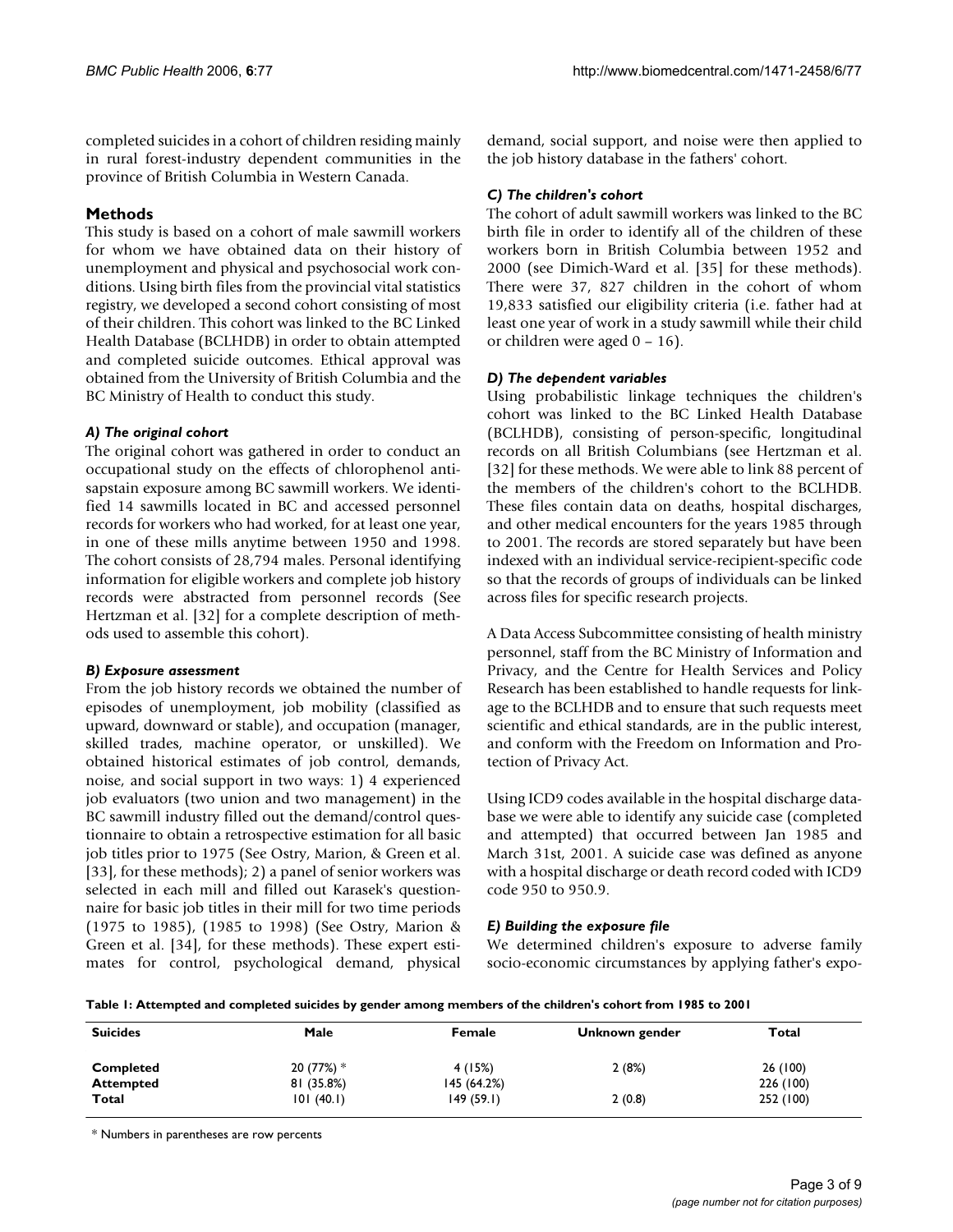**Table 2: Socio-demographic and occupational characteristics of the fathers of case and control children**

| <b>Independent Variables</b>                                           | <b>Attempted</b><br><b>Suicides</b> |             | <b>Completed</b><br><b>Suicides</b> |                 |
|------------------------------------------------------------------------|-------------------------------------|-------------|-------------------------------------|-----------------|
|                                                                        | Cases                               | Controls    | Cases                               | <b>Controls</b> |
| <b>Father's Marital Status</b>                                         |                                     |             |                                     |                 |
| % Unmarried (N)                                                        | 13.9(29)                            | 8.0(50)     | 12.5(3)                             | 8.0(6)          |
| % Married (N)                                                          | 86.1 (179)                          | 92.0 (572)  | 87.5(21)                            | 92.0 (69)       |
| <b>Father's Ethnicity</b>                                              |                                     |             |                                     |                 |
| % Caucasian (N)                                                        | 88.1 (199)                          | 85.3 (578)  | 88,5 (23)                           | 69.2 (54)       |
| % Sikh (N)                                                             | 10.6(24)                            | 13.3(90)    | 11.5(3)                             | 25.6(20)        |
| % Chinese or Other Asian (N)                                           | 1.3(3)                              | 1.5(10)     | 0                                   | 5.1(4)          |
| <b>Father's Occupational Status</b>                                    |                                     |             |                                     |                 |
| % Manager (N)                                                          | 6.2(14)                             | 6.9(47)     | 3.8(1)                              | 5.1 $(4)$       |
| % Tradesman (N)                                                        | 30.1(68)                            | 34.5 (234)  | 26.9(7)                             | 39.7(31)        |
| % Skilled (N)                                                          | 17.7(40)                            | 19.8(134)   | 30.8(8)                             | 19.2(15)        |
| % Unskilled (N)                                                        | 46.0 (104)                          | 38.8 (263)  | 38.5 (10)                           | 35.9(28)        |
| <b>Father's average duration (years) of employment at sawmill (sd)</b> | 5.7(4.1)                            | 6.8 $(4.1)$ | 5.8(3.9)                            | 7.9(3.9)        |
| <b>Father's average # of episodes of unemployment (sd)</b>             | 1.05(1.2)                           | 1.12(1.3)   | 1.08(1.23)                          | 1.14(1.34)      |

sure (in terms of job mobility, unemployment experience, and exposure to control, psychological demand, physical demand, social support, and noise) during each year of the child's life from age zero to the end of their 16th birthday.

## *F) Case control analysis*

Cases were identified for each completed and attempted suicide. Using survival-time to case-control on STATA 8.0, three controls were selected for each case matched on age and gender. Controls were chosen randomly with replacement from the set at risk. The set at risk were all the children in the cohort, born between 1952 and 1998, whose father worked in a study sawmill for at least one year during the first 0–16 years of the child's life. These could be anyone at risk who also satisfied the matching criteria who had not attempted suicide at the time of diagnosis of the case.

Other socio-demographic characteristics of father's that were available in the cohort database and, potentially of importance in relation to children's suicides, were father's marital status (married, divorced, widowed, or single) and race (East-Indian, Chinese and other). As well, we were able to determine, from the BCLHDB, whether a father had a completed or attempted suicide, mental health diagnosis, or alcohol-related mental health diagnosis, prior to their child's attempted or completed suicide.

Statistical analyses were conducted using conditional logistic regression on STATA 8.0. Univariate models were first run with each independent variable. Multivariate models were developed in three steps. Father's sociodemographic characteristics were controlled for in model 1. In the second step, father's suicide, mental health diagnosis, or alcohol-related mental health diagnosis prior to their child's suicide attempts or completion were controlled. Fathers' occupation at the time prior to their child's suicide was added to the final model.

## **Results**

Of the 19,833 children in the cohort, 252 attempted or committed suicide between 1985 and 2001 (Table 1). Approximately three quarters of children completing suicide were male whereas approximately two-thirds of children attempting suicide were female. More children of unmarried fathers attempted and completed suicide compared to children of married fathers and, more children of Caucasian fathers attempted or completed suicide compared to children of non-Caucasian fathers (Table 2).

For male and female children, univariate results show that father's marital and ethnic status was not associated with attempted suicide. For males, father's prior diagnosis for an alcohol-related mental health condition was associated with elevated odds for their child's attempted suicide. For females, father's prior diagnosis for a mental health condition was associated with elevated odds for attempted suicide (Table 3).

Additionally, for males, father's employment in an unskilled sawmill job prior to their child's suicide was associated with increased odds for their child's attempted suicide. Lower duration of employment at a sawmill was also associated with elevated odds for attempted suicide for male children. Univariate analyses demonstrated that fathers' lower duration of employment at a sawmill, low control and high physical demand were also associated with elevated odds for attempted suicide among female children. Univariate analyses also demonstrated that male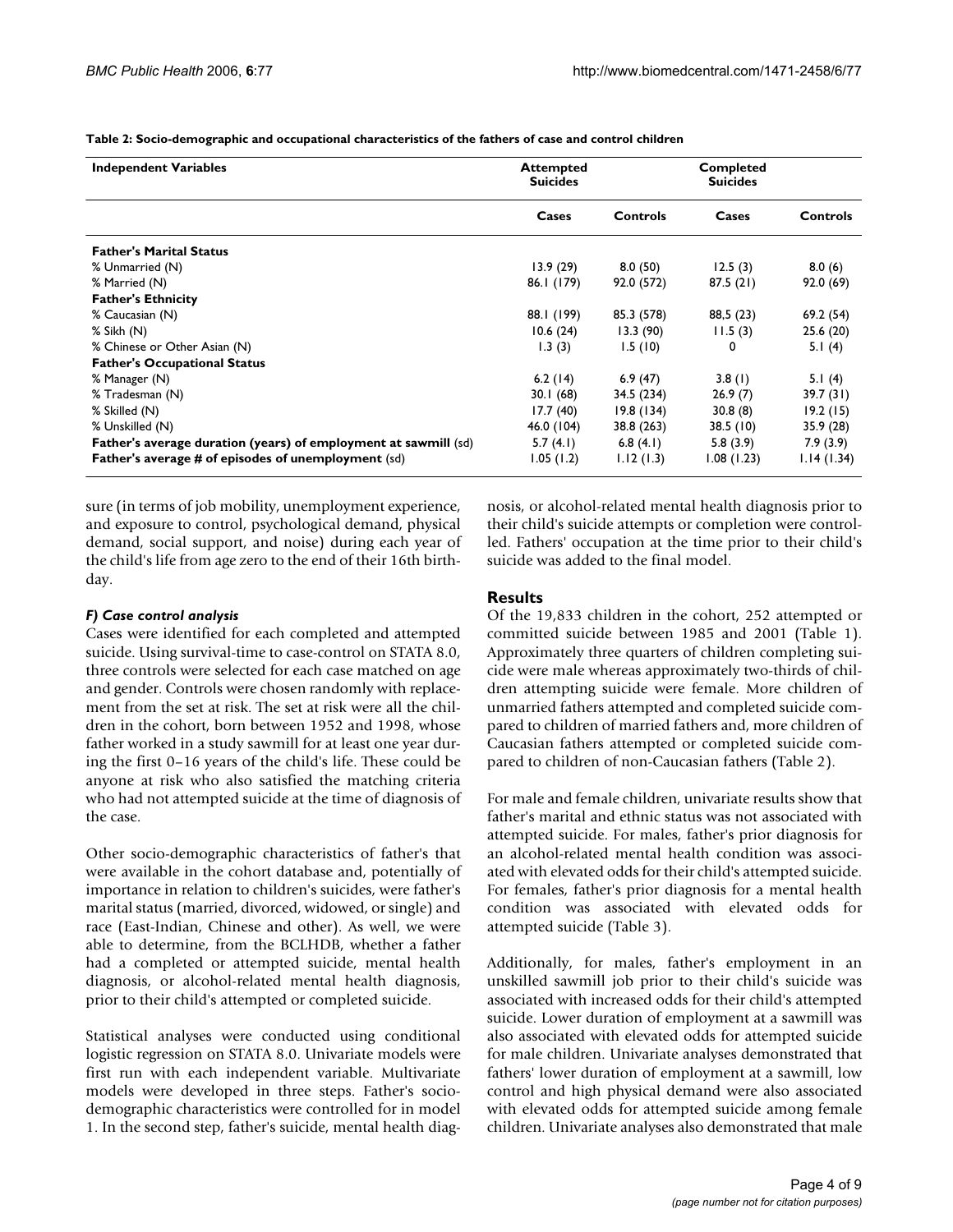| <b>Independent Variables</b>                               | <b>Males</b>                                      | <b>Females</b>              |  |
|------------------------------------------------------------|---------------------------------------------------|-----------------------------|--|
| Father's ethnicity (ref = Caucasian)                       |                                                   |                             |  |
| Sikh                                                       | $.42$ (.16,1.12) <sup>*</sup> (.08) <sup>**</sup> | $1.0$ (.58, 1.73) (1.0)     |  |
| Chinese                                                    | $1.0$ (.10, 88, 1.14) (.95)                       | $.85$ $(.17,4.31)$ $(.84)$  |  |
| Father's marital status (ref = married)                    | $1.00$ $(.88, 1.14)$ $(.95)$                      | .97(.88, 1.07)(.52)         |  |
| Father's suicide attempt ***                               | $3.0$ (.61,14.86) (.18)                           |                             |  |
| Father's mental health diagnosis                           | $1.42$ (.79, 2.57) (.24)                          | 1.97(1.19, 3.25)(.01)       |  |
| Father's alcohol diagnosis                                 | 3.75(1.00, 13.96)(.05)                            | $1.5$ (.45,4.98) (.51)      |  |
| Father's Occupational Status (ref = manger)                |                                                   |                             |  |
| Tradesman                                                  | $.56$ $(.32, 1.0)$ $(.05)$                        | $.99$ $(.66, 1.49)$ $(.96)$ |  |
| Skilled                                                    | $1.0$ (.52, 1.91) (1.0)                           | .80(.49,1.32)(.39)          |  |
| Unskilled                                                  | 1.84(1.08, 3.14)(.03)                             | $1.17$ (.79, 1.73) (.43)    |  |
| Father's average duration (years) of employment at sawmill | $.92$ $(.86, .97)$ $(.00)$                        | $.95$ $(.91, .997)$ $(.04)$ |  |
| Father's average # of episodes of unemployment             | $.92$ (.75, l.13) (.42)                           | .97(.84,1.13)(.72)          |  |
| Psychosocial and physical work conditions                  |                                                   |                             |  |
| Control                                                    | $.94$ $(.86, 1.02)$ $(.14)$                       | $.92$ $(.86, .99)$ $(.03)$  |  |
| Psychological demand                                       | $.91$ (.78, 1.07) (.27)                           | $.99(.88, 1.12)$ (.86)      |  |
| Physical demand                                            | $1.55$ (.86,2.80) (.14)                           | $1.60$ (1.00, 2.57) (.05)   |  |
| Social support                                             | .88(.59,1.3)(.52)                                 | .95(.70, 1.29) (.75)        |  |
| Noise                                                      | .80(.46, 1.39)(.43)                               | $1.02$ (.62, 1.68) (.93)    |  |

**Table 3: Univariate models for attempted suicides among children of sawmill workers during the first 16 years of the child's life.**

\* 95% Confidence intervals; \*\* p-value; \*\*\*data are missing as no father attempted or completed suicide prior to their female child's suicide attempt.

children of tradesmen had significantly lower odds for attempted suicide relative to other occupations (Table 3).

As only 4 female children completed suicide univariate models were not run for female children. For male children, univariate models demonstrated no association between father's socio-demographic status and completed suicide. Further, univariate models showed association with completed suicide except for low psychological demand which was associated with elevated odds for completed suicide (OR =  $0.46$ ; CI =  $0.26 - 0.79$ ; p = 0.00).

Fully controlled multivariate models demonstrate a strong association between low duration of father's employment at a study sawmill and attempted suicide for male children. (Table 4). Fully controlled multivariate models demonstrate that elevated odds for attempted suicide among female children is associated with prior mental health diagnosis for their fathers and employment in a sawmill job with low control (Table 5). Finally, fully controlled models indicate that father's employment in a job with low psychological demand is associated with elevated odds for completed suicides among male children (Table 6).

#### **Discussion**

Four main results arise from this study. First, even after partially controlling for the impact of a father's own his-

| Table 4: Multivariate models for attempted suicides among male children of sawmill workers during the first 16 years of the child's life |  |  |
|------------------------------------------------------------------------------------------------------------------------------------------|--|--|
|------------------------------------------------------------------------------------------------------------------------------------------|--|--|

| <b>Independent Variables</b>                               | Model I                    | Model 2                    | Model 3                         |
|------------------------------------------------------------|----------------------------|----------------------------|---------------------------------|
| <b>Father's ethnicity (ref = Caucasian)</b>                |                            |                            |                                 |
| Sikh                                                       | $.55$ (.20, 1.53)* (.25)** | $.58(.21, 1.63)$ (.30)     | $.52$ ( $.18, 1.49$ ) ( $.22$ ) |
| Chinese                                                    | $1.05$ (.11,10.32) (.96)   | $1.09$ (.11,10.7) (.94)    | $1.12$ (.11, 11.47) (.92)       |
| Father's marital status (ref = married)                    | .98(.86, I.11) (0.73)      | .96(.85,1.1)(.59)          | $.95(.83,1.08)$ $(.44)$         |
| Father's suicide                                           |                            | I.98 (.36, IO.93) (.43)    | $1.75$ $(.31,9.94)$ $(.53)$     |
| Father's mental health diagnosis                           |                            | $1.26$ (.65,2.45) (.50)    | $1.26$ (.65,2.47) (.49)         |
| Father's alcohol diagnosis                                 |                            | $3.58$ (.87, 14.71) (.08)  | $3.68$ $(.87, 15.50)$ $(.08)$   |
| Father's Occupational Status (ref = manger)                |                            |                            |                                 |
| Tradesman                                                  |                            |                            | $1.03$ (.29,3.69) (.96)         |
| Skilled                                                    |                            |                            | $1.48$ $(.41,5.36)$ $(.55)$     |
| Unskilled                                                  |                            |                            | $1.83$ (.55,6.12) (.33)         |
| Father's average duration (years) of employment at sawmill | $.92$ $(.87, .98)$ $(.01)$ | $.92$ $(.86, .98)$ $(.01)$ | $.93$ $(.87, 1.00)$ $(.05)$     |

\* 95% Confidence intervals; \*\* p-value.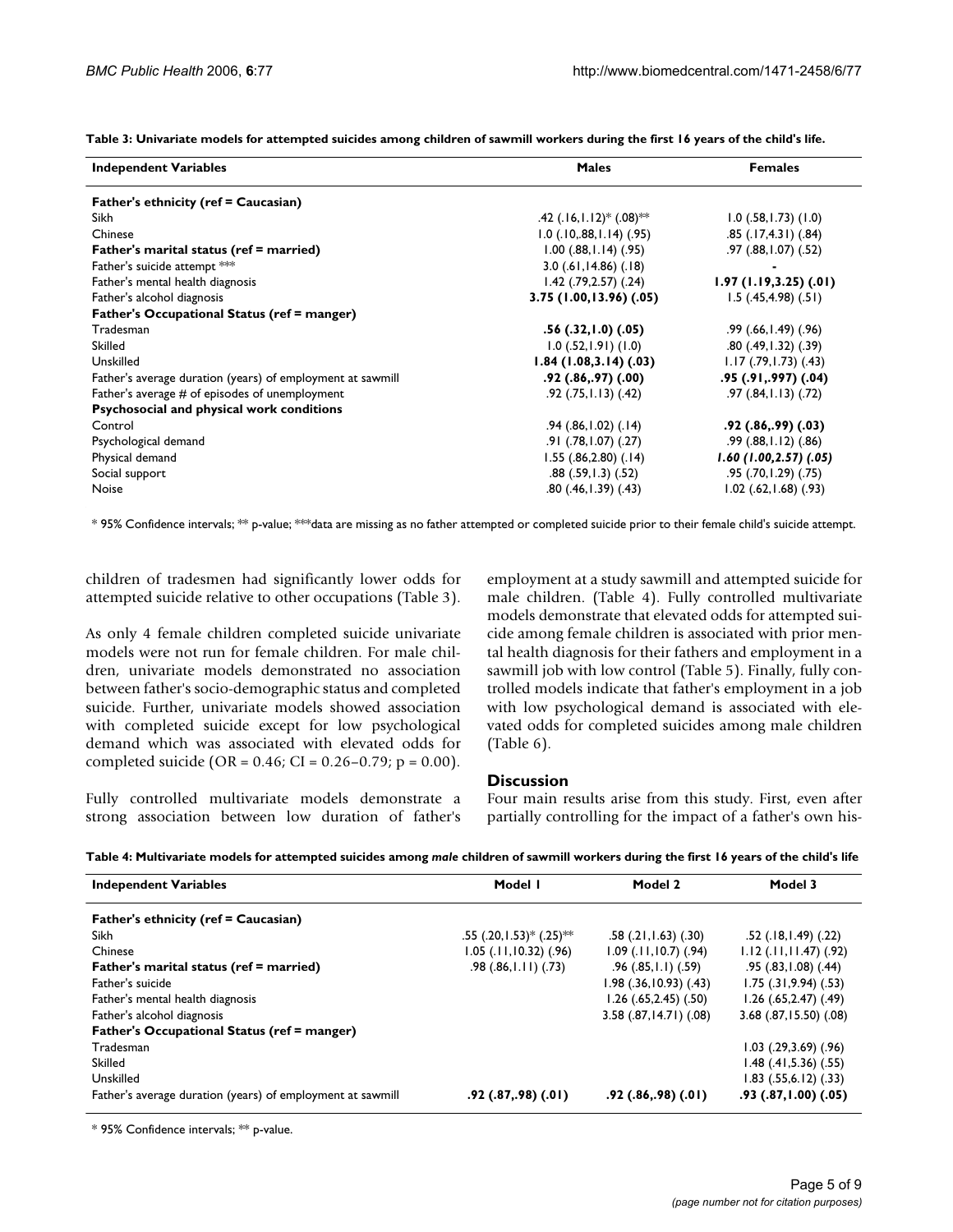| <b>Independent Variables</b>                               | Model I                        | Model 2                        | Model 3                         |
|------------------------------------------------------------|--------------------------------|--------------------------------|---------------------------------|
| <b>Father's ethnicity (ref = Caucasian)</b>                |                                |                                |                                 |
| <b>Sikh</b>                                                | $.86$ (.49, I $.54$ )* (.63)** | $.73$ $(.14,3.77)$ $(.70)$     | $.76$ ( $.15,3.96$ ) ( $.74$ )  |
| Chinese                                                    | $.85$ $(.13,3.33)$ $(.61)$     | $.73$ ( $.14,3.77$ ) ( $.70$ ) | $.76$ ( $.15,3.96$ ) ( $.74$ )  |
| Father's marital status (ref = married)                    | $.96$ $(.87, 1.06)$ $(.43)$    | $.97(.87, 1.07)$ (.52)         | $.96$ $(.87,1.07)(.49)$         |
| Father's Occupational Status (ref = manger)                |                                |                                |                                 |
| Tradesman                                                  |                                |                                | $.76$ $(.31, 1.85)$ $(.54)$     |
| Skilled                                                    |                                |                                | $.53$ ( $.20, 1.40$ ) ( $.20$ ) |
| Unskilled                                                  |                                |                                | .45(.16,1.22)(.12)              |
| Father's average duration (years) of employment at sawmill | $.96$ $(.91, 1.01)$ $(.09)$    | $.96(.91, 1.01)$ (.10)         | $.95$ $(.90, 1.00)$ $(.06)$     |
| Psychosocial and physical work conditions                  |                                |                                |                                 |
| Control                                                    | $.95(.88, 1.02)$ (.15)         | $.95(.88, 1.02)$ (.20)         | .90(0.81,0.99)(0.04)            |
| Physical                                                   | $1.31$ $(.77,2.22)$ $(.32)$    | $1.37$ $(.80,2.36)$ $(.25)$    | $1.51$ (.82, 2.76) (.18)        |
| Father's suicide ***                                       |                                |                                |                                 |
| Father's mental health diagnosis                           |                                | 1.95(1.13,3.37)(.02)           | 2.01(1.16, 3.49)(.01)           |
| Father's alcohol diagnosis                                 |                                | $.93$ $(.22,3.87)$ $(.92)$     | $.82$ ( $.19,3.50$ ) ( $.79$ )  |

**Table 5: Multivariate models for attempted suicides among** *female* **children of sawmill workers during the first 16 years of the child's life**

\* 95% Confidence intervals; \*\* p-value; \*\*\*data are missing as no father of a female child who attempted suicide had attempted or completed suicide prior to their child's attempt.

tory of mental health, male children of fathers with low duration of employment at a study sawmill while their child or children were less than age 16 had a greater odds of attempting suicide than children of fathers with high duration of employment. Second, female children of fathers who experienced low job control during the first 16 years of their child's life had significantly greater odds for attempting suicide. Third, after partially controlling for father's history of mental illness and other potential confounders, male children of fathers employed in jobs with low psychological demand showed significantly greater odds for completing suicide.

These results indicate that adverse work conditions for fathers experienced while their children are growing up may have serious psychological outcomes for these children. This investigation also shows that the impact of fathers' work experience may differ for males and females in relation to attempted suicide. This is consistent with the literature which shows that economic downturns may impact mental health outcomes among children and that the impact may differ for boys and girls [15].

Most of the children in this investigation were resident in small rural resource dependent communities in British Columbia during their childhood. Given that resource dependent communities in British Columbia have been exposed to continuous and intensive restructuring and downsizing since the early 1980s, these children may have been particularly "at risk" for adverse mental health outcomes including suicide. Research from Australia, Norway, and the United Kingdom have found the largest

| Table 6: Multivariate model for completed suicides among male children of sawmill workers during the first 16 years of the child's life |  |  |  |  |  |
|-----------------------------------------------------------------------------------------------------------------------------------------|--|--|--|--|--|
|-----------------------------------------------------------------------------------------------------------------------------------------|--|--|--|--|--|

| <b>Independent Variables</b>                               | Model I                     | Model 2                     | Model 3                      |
|------------------------------------------------------------|-----------------------------|-----------------------------|------------------------------|
|                                                            |                             |                             |                              |
| Father's ethnicity (ref = Caucasian)                       |                             |                             |                              |
| Sikh                                                       | $.37(.04,3.37)^*(.38)^{**}$ | $.33$ $(.04,3.08)$ $(.33)$  | $.36$ $(.03,4.56)$ $(.43)$   |
| Chinese***                                                 |                             |                             |                              |
| Father's marital status (ref = married)                    | $1.13$ (.78,1.61) (.52)     | $1.13$ (.76, 1.67) (.56)    | $1.23$ (.76, 1.98) (.40)     |
| Father's suicide                                           |                             |                             |                              |
| Father's mental health diagnosis                           | $.11$ $(.01,1.42)$ $(.09$   | $.12$ $(.01, 1.42)$ $(.09)$ | $.13$ $(.01, 1.47)$ $(.10)$  |
| Father's alcohol diagnosis ****                            |                             |                             |                              |
| Father's Occupational Status (ref = manger)                |                             |                             |                              |
| Tradesman                                                  |                             |                             | $.82$ $(.05, 13.78)$ $(.89)$ |
| Skilled                                                    |                             |                             | 3.14 (.17,57.56) (.44)       |
| Father's average duration (years) of employment at sawmill | $.98(.86, 1.13)$ $(.82)$    | $.99$ $(.86, 1.14)$ $(.89)$ | $.97(.80, 1.16)$ (.71)       |
| Psychosocial and physical work conditions                  |                             |                             |                              |
| Psychological demand                                       | $.53$ $(.30, .95)$ $(.03)$  | $.40$ $(.18, .90)$ $(.03)$  | $.42$ $(.20, .98)$ $(.04)$   |

\* 95% Confidence intervals; \*\* p-value; \*\*\*data are missing as no Chinese fathers had a male child who completed suicide; \*\*\*\*data are missing as no father of a case or control had an alcohol-related mental health diagnosis.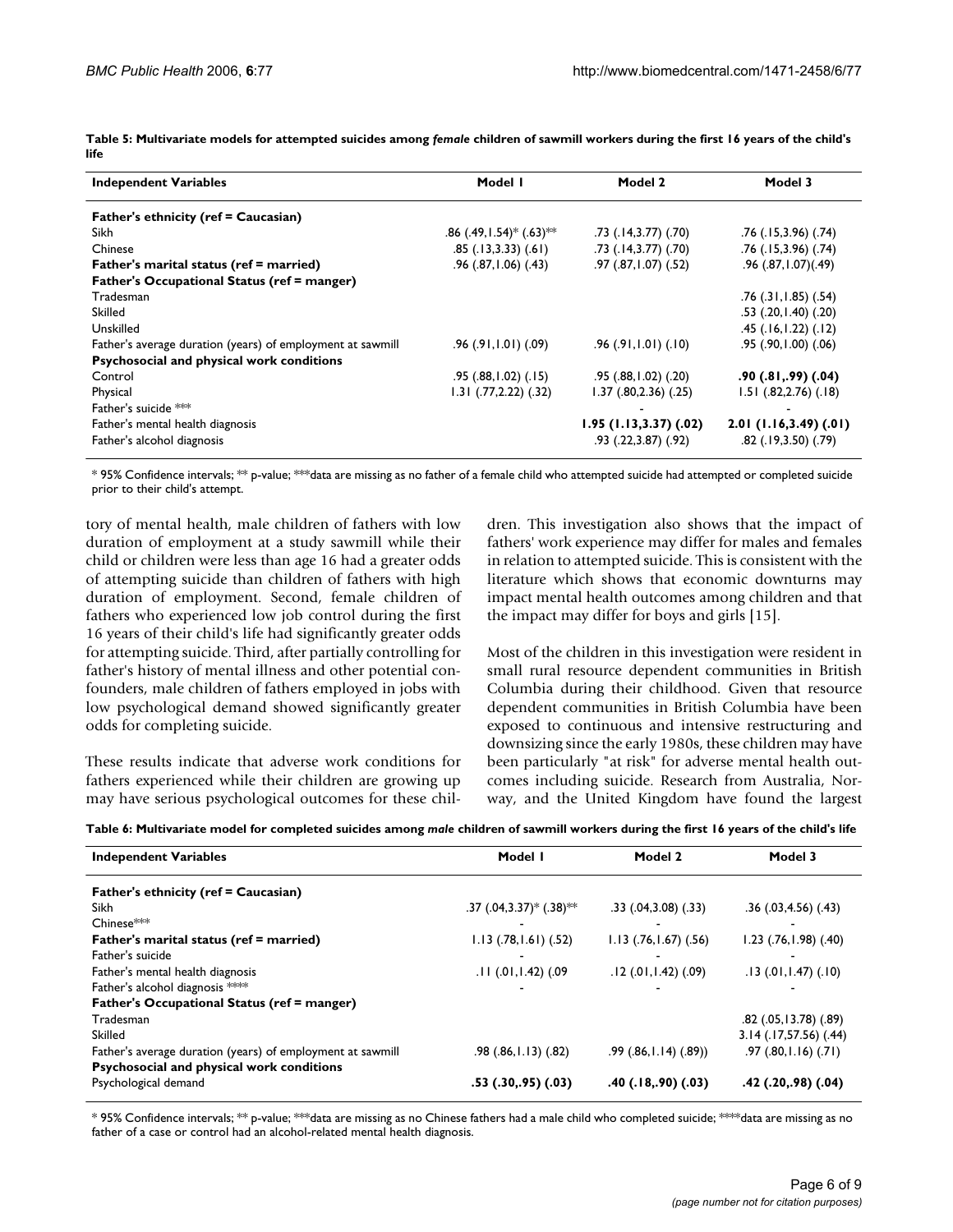increases in suicide rates for young adults since the 1970s occurred among residents in rural regions [36-41].

There are several limitations to this study. First, the literature indicates that an important mediating factor between low family social economic circumstances during childhood and future health status of the children may be father's parenting behaviour. However, much of the evidence (but not all) for this was obtained in studies dating from the 1930s and the 1980s when father's role as breadwinner was more prominent than at present. Today, with female labour force participation rates approaching those of males, it is much more important to understand both mothers and fathers employment circumstances in relation to their children's health.

We have no data on mother's employment circumstances in this study. This limitation may be ameliorated to some extent because the investigation was conducted both historically and in a labour market characterized by fairly "traditional" gender roles. Thus, father's employment conditions were likely, given the context of this particular study, to have in fact been more important than the mothers'.

Second, data on place of residence for children was not available. These analyses assume that children resided with their fathers while he was working at a study mill during his children's first 16 years of life. However, it is quite likely that divorces took place and some of these children were residing with their mothers and therefore under-exposed to adverse paternal work circumstances during their childhood. Given that the socio-economic range within this fairly homogenous group of sawmill workers was fairly narrow it is unlikely that divorce rates differed systematically for cases and controls.

Third, we were able to link 88 percent of the children to the BCLHDB. Most of the 12 percent of children in the cohort who we were unable to link to the BCLHDB were likely younger healthy children who had not yet had contact with hospitals or physicians. Given that very young children are unlikely to attempt or commit children this will not bias our study. However, to the extent that we did not link to older children, because they were healthy enough to have avoided the healthcare system and therefore not be present in the BCLHDB, this could have introduced bias to slightly strengthen the observed associations in this study. Given the relatively high probabilistic linkage efficiency in this study this is likely to be of minimal concern.

Fourth, the study is based on cases admitted to acute-care and to psychiatric hospitals across BC. It does not record admissions for attempted suicide at community treatment facilities. As well, some people who attempted suicide may not present to physicians and may not even acknowledge their attempts to friends and family so that some unknown number of attempted suicides will have been missed in this study. However, given that the mental health care system in the province is heavily weighted towards hospital care, it is likely that only a very few attempted suicides would have been missed.

Fifth, the average age of men in the fathers cohort would have been about 50 years in 1985, the date when information on their mental health outcomes became available. This means that suicide and mental health outcomes that occurred when these men were younger, prior to 1985, were not recorded. This means that our statistical adjustment for father's suicides, alcohol-related mental health and other mental health outcomes are only partial. Full adjustment for father's mental health status (i.e., adjustment taking account of mental health events going back to father's childhoods) may slightly attenuate the observed associations between psychosocial work conditions and their children's suicide outcomes.

A strength of this investigation arises because of the complex data sets developed including the ability to control, at least partially, for the impact of father's history of mental health prior to an attempted or completed suicide by their child. In order to move these kinds of trans-generational analyses forward, unusual data sets of this type are required.

Furthermore, a full history of employment for fathers would have been ideal for use in this study. We only had father's employment while employed in a study sawmill. But, we applied fathers sawmill employment exposure to a specific window of time during their children's lives (i.e., during their first 16 years). Thus, we have utilized the data in a way that is consistent with the now well developed models of the importance of exposure to adverse socioeconomic conditions early in life. This too is a strength of the analytical approach taken in this investigation.

## **Conclusion**

Using a unique data set, this investigation builds upon an older literature that has linked paternal exposure to adverse employment conditions during the early stages of their children's lives to adverse mental health outcomes among these children. While this earlier literature focused mainly on paternal exposure to unemployment this investigation has also demonstrated that prolonged exposure of children to adverse paternal psychosocial work conditions may also be implicated in suicide outcomes for these children.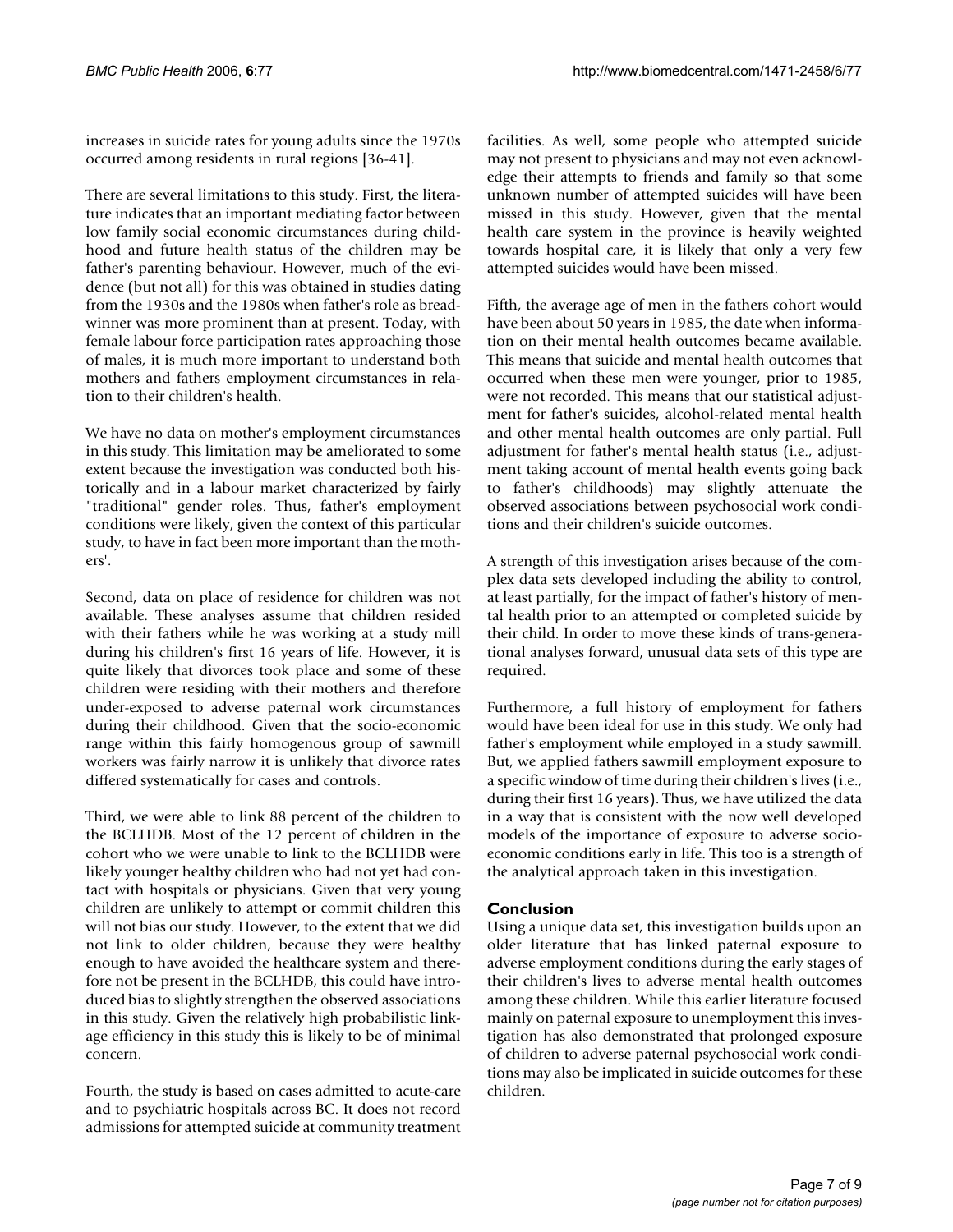#### **Abbreviations**

BC = British Columbia

BCLHDB = British Columbia Linked Health Database

ICD = International Classification of Disease

OR = Odds Ratio

CI = 95% Confidence Interval

#### **Competing interests**

The author(s) declare that they have no competing interests.

#### **Authors' contributions**

ASO guided the analyses, developed the methods, and drafted the paper. JT helped guide the analysis and aided in writing the paper. SM guided the analysis and aided in writing the paper. JD aided in the analysis RH conducted the analysis. LC conducted the analysis. AML conducted and wrote the literature review. CH guided the analysis, and developed the methods. All authors read and approved the final manuscript.

#### **Acknowledgements**

This work was funded by the Canadian Population Health Initiative. Dr. Ostry was funded through a new investigator award from the Canadian Institutes for Health Research and holds a scholar award from the Michael Smith Foundation for Health Research in British Columbia. Dr. Maggi is funded through a new investigator award from the Canadian Institutes for Health Research. Dr. Hertzman is holds a Canada Research Chair in Population Health.

#### **References**

- 1. Karasek R, Theorell T: *Healthy work: stress, productivity and the reconstruction of working life* New York, Basic Books; 1990.
- 2. Marmot MG: **Social Inequalities in Mortality: the Social Environment.** In *Class and Health: Research and Longitudinal Data* Edited by: Wilkenson RG. London, Tavistock Publications; 1986.
- 3. Marmot M: **The social pattern of health and disease.** In *Health and social organization* Edited by: Blane D, Brunner E and Wilkinson R. London, Routledge; 1996.
- 4. Lewis G, Sloggett A: **[Suicide, deprivation, and unemployment:](http://www.ncbi.nlm.nih.gov/entrez/query.fcgi?cmd=Retrieve&db=PubMed&dopt=Abstract&list_uids=9804714) [record linkage study.](http://www.ncbi.nlm.nih.gov/entrez/query.fcgi?cmd=Retrieve&db=PubMed&dopt=Abstract&list_uids=9804714)** *BMJ* 1998, **317:**1283-1286.
- 5. Morton MJ: **[Prediction of repetition of parasuicide: with spe](http://www.ncbi.nlm.nih.gov/entrez/query.fcgi?cmd=Retrieve&db=PubMed&dopt=Abstract&list_uids=8340216)[cial reference to unemployment.](http://www.ncbi.nlm.nih.gov/entrez/query.fcgi?cmd=Retrieve&db=PubMed&dopt=Abstract&list_uids=8340216)** *Int J Soc Psychiatry* 1993, **39:**87-99.
- 6. Platt S: **Unemployment and suicidal behaviour: a review of the literature.** *Social Science and Medicine* 1984, **19:**93-115.
- 7. Hertzman C, Wiens M: **[Child Development and Long-term](http://www.ncbi.nlm.nih.gov/entrez/query.fcgi?cmd=Retrieve&db=PubMed&dopt=Abstract&list_uids=8890409) [Outcomes: A Population Health Perspective and Summary](http://www.ncbi.nlm.nih.gov/entrez/query.fcgi?cmd=Retrieve&db=PubMed&dopt=Abstract&list_uids=8890409) [of Successful Interventions.](http://www.ncbi.nlm.nih.gov/entrez/query.fcgi?cmd=Retrieve&db=PubMed&dopt=Abstract&list_uids=8890409)** *Social Science Medicine* 1996, **43:**1083-1095.
- 8. Hertzman C, Power C: **Child development as a determinant of health across the life course.** *Current Pediatrics* 2004, **14:**438-443.
- Hertzman C, Power C: [Health and human development: under](http://www.ncbi.nlm.nih.gov/entrez/query.fcgi?cmd=Retrieve&db=PubMed&dopt=Abstract&list_uids=14561568)**[standings from life-course research.](http://www.ncbi.nlm.nih.gov/entrez/query.fcgi?cmd=Retrieve&db=PubMed&dopt=Abstract&list_uids=14561568)** *Dev Neuropsychol* 2003, **24:**719-744.
- 10. Hertzman C, Power C, Matthews S, Manor O: **[Using an interactive](http://www.ncbi.nlm.nih.gov/entrez/query.fcgi?cmd=Retrieve&db=PubMed&dopt=Abstract&list_uids=11762884) [framework of society and lifecourse to explain self-rated](http://www.ncbi.nlm.nih.gov/entrez/query.fcgi?cmd=Retrieve&db=PubMed&dopt=Abstract&list_uids=11762884) [health in early adulthood.](http://www.ncbi.nlm.nih.gov/entrez/query.fcgi?cmd=Retrieve&db=PubMed&dopt=Abstract&list_uids=11762884)** *Soc Sci Med* 2001, **53:**1575-1585.
- 11. Hertzman C: **The biological embedding of early experience and its effects on health in adulthood.** *Annals of the New York Academy of Sciences* 2000, **896:**85-95.
- 12. Jefferis BJ, Power C, Hertzman C: **[Birth weight, childhood socio](http://www.ncbi.nlm.nih.gov/entrez/query.fcgi?cmd=Retrieve&db=PubMed&dopt=Abstract&list_uids=12169505)[economic environment, and cognitive development in the](http://www.ncbi.nlm.nih.gov/entrez/query.fcgi?cmd=Retrieve&db=PubMed&dopt=Abstract&list_uids=12169505) [1958 British birth cohort study.](http://www.ncbi.nlm.nih.gov/entrez/query.fcgi?cmd=Retrieve&db=PubMed&dopt=Abstract&list_uids=12169505)** *BMJ* 2002, **325:**305.
- 13. Power C, Hertzman C: **[Social and biological pathways linking](http://www.ncbi.nlm.nih.gov/entrez/query.fcgi?cmd=Retrieve&db=PubMed&dopt=Abstract&list_uids=9158295) [early life and adult disease.](http://www.ncbi.nlm.nih.gov/entrez/query.fcgi?cmd=Retrieve&db=PubMed&dopt=Abstract&list_uids=9158295)** *Br Med Bull* 1997, **53:**210-221.
- 14. Elder G, Liker J, Cross C: **Parent-child behavior in the Great-Depression: Life course and intergenerational influences.** In *Life Span development and behavior* Edited by: Baltes P and Brim Jr O. New York, Academic Press; 1984:109-158.
- 15. Elder GHJ, Nguyen TV, Caspi A: **[Linking family hardship to chil](http://www.ncbi.nlm.nih.gov/entrez/query.fcgi?cmd=Retrieve&db=PubMed&dopt=Abstract&list_uids=3987413)[dren's lives.](http://www.ncbi.nlm.nih.gov/entrez/query.fcgi?cmd=Retrieve&db=PubMed&dopt=Abstract&list_uids=3987413)** *Child Dev* 1985, **56:**361-375.
- 16. Flanagan CA, Eccles JS: **[Changes in parents' work status and](http://www.ncbi.nlm.nih.gov/entrez/query.fcgi?cmd=Retrieve&db=PubMed&dopt=Abstract&list_uids=8436032) [adolescents' adjustment at school.](http://www.ncbi.nlm.nih.gov/entrez/query.fcgi?cmd=Retrieve&db=PubMed&dopt=Abstract&list_uids=8436032)** *Child Dev* 1993, **64:**246-257.
- 17. Stewart W, Barling J: **Fathers' work experiences effect children's behaviors via job-related affect and parenting behaviors.** *Journal of Organizational Behavior* 1996, **17:**221-232.
- 18. Power C, Matthews S: **[Origins of health inequalities in a](http://www.ncbi.nlm.nih.gov/entrez/query.fcgi?cmd=Retrieve&db=PubMed&dopt=Abstract&list_uids=9393337) [national population sample.](http://www.ncbi.nlm.nih.gov/entrez/query.fcgi?cmd=Retrieve&db=PubMed&dopt=Abstract&list_uids=9393337)** *Lancet* 1997, **350:**1584-9.
- 19. Kuh DJ, Wadsworth ME: **[Physical health status at 36 years in a](http://www.ncbi.nlm.nih.gov/entrez/query.fcgi?cmd=Retrieve&db=PubMed&dopt=Abstract&list_uids=8211309) [British national birth cohort.](http://www.ncbi.nlm.nih.gov/entrez/query.fcgi?cmd=Retrieve&db=PubMed&dopt=Abstract&list_uids=8211309)** *Soc Sci Med* 1993, **37:**905-916.
- 20. Lundberg O: **[The impact of childhood living conditions on ill](http://www.ncbi.nlm.nih.gov/entrez/query.fcgi?cmd=Retrieve&db=PubMed&dopt=Abstract&list_uids=8475420)[ness and mortality in adulthood.](http://www.ncbi.nlm.nih.gov/entrez/query.fcgi?cmd=Retrieve&db=PubMed&dopt=Abstract&list_uids=8475420)** *Soc Sci Med* 1993, **36:**1047-1052.
- 21. PJ MM, Davey SG, Hart CL, Gunning-Schepers LJ: **[Socioeconomic](http://www.ncbi.nlm.nih.gov/entrez/query.fcgi?cmd=Retrieve&db=PubMed&dopt=Abstract&list_uids=9616406) [differentials in mortality among men within Great Britain:](http://www.ncbi.nlm.nih.gov/entrez/query.fcgi?cmd=Retrieve&db=PubMed&dopt=Abstract&list_uids=9616406) [time trends and contributory causes.](http://www.ncbi.nlm.nih.gov/entrez/query.fcgi?cmd=Retrieve&db=PubMed&dopt=Abstract&list_uids=9616406)** *J Epidemiol Community Health* 1998, **52:**214-218.
- 22. Pietila AM, Jarvelin MR: **[Health and social standing of young](http://www.ncbi.nlm.nih.gov/entrez/query.fcgi?cmd=Retrieve&db=PubMed&dopt=Abstract&list_uids=8926156) [men viewed in light of information on their childhood and](http://www.ncbi.nlm.nih.gov/entrez/query.fcgi?cmd=Retrieve&db=PubMed&dopt=Abstract&list_uids=8926156) [adolescence.](http://www.ncbi.nlm.nih.gov/entrez/query.fcgi?cmd=Retrieve&db=PubMed&dopt=Abstract&list_uids=8926156)** *Int J Nurs Stud* 1995, **32:**545-555.
- 23. Rahkonen O, Lahelma E, Huuhka M: **[Past or present? Childhood](http://www.ncbi.nlm.nih.gov/entrez/query.fcgi?cmd=Retrieve&db=PubMed&dopt=Abstract&list_uids=9004368) [living conditions and current socioeconomic status as deter](http://www.ncbi.nlm.nih.gov/entrez/query.fcgi?cmd=Retrieve&db=PubMed&dopt=Abstract&list_uids=9004368)[minants of adult health.](http://www.ncbi.nlm.nih.gov/entrez/query.fcgi?cmd=Retrieve&db=PubMed&dopt=Abstract&list_uids=9004368)** *Soc Sci Med* 1997, **44:**327-336.
- Bosma H, Schrijvers C, Mackenbach JP: [Socioeconomic inequali](http://www.ncbi.nlm.nih.gov/entrez/query.fcgi?cmd=Retrieve&db=PubMed&dopt=Abstract&list_uids=10582929)**[ties in mortality and importance of perceived control:](http://www.ncbi.nlm.nih.gov/entrez/query.fcgi?cmd=Retrieve&db=PubMed&dopt=Abstract&list_uids=10582929) [cohort study.](http://www.ncbi.nlm.nih.gov/entrez/query.fcgi?cmd=Retrieve&db=PubMed&dopt=Abstract&list_uids=10582929)** *BMJ* 1999, **319:**1469-1470.
- 25. Power C, Manor O: **[Explaining social class differences in psy](http://www.ncbi.nlm.nih.gov/entrez/query.fcgi?cmd=Retrieve&db=PubMed&dopt=Abstract&list_uids=1492248)[chological health among young adults: a longitudinal per](http://www.ncbi.nlm.nih.gov/entrez/query.fcgi?cmd=Retrieve&db=PubMed&dopt=Abstract&list_uids=1492248)[spective.](http://www.ncbi.nlm.nih.gov/entrez/query.fcgi?cmd=Retrieve&db=PubMed&dopt=Abstract&list_uids=1492248)** *Soc Psychiatry Psychiatr Epidemiol* 1992, **27:**284-291.
- 26. Elder G: *Children of the Great Depression* Chicago, University of Chicago Press; 1974:1-444.
- 27. Eichorn DH, Clausen JA, Haan N, Honzik MMP, P.H. M: *Present and past in middle life* New York, Academic Press; 1981:1-500.
- 28. Liker JK, Elder GHJ: **Economic hardship and marital relations in the 1930s.** *American Sociological Review* 1983, **4:**343-359.
- 29. Barling J, Zacharatos A, Hepburn CG: **[Parents' job insecurity](http://www.ncbi.nlm.nih.gov/entrez/query.fcgi?cmd=Retrieve&db=PubMed&dopt=Abstract&list_uids=10380423) [affects children's academic performance through cognitive](http://www.ncbi.nlm.nih.gov/entrez/query.fcgi?cmd=Retrieve&db=PubMed&dopt=Abstract&list_uids=10380423) [difficulties.](http://www.ncbi.nlm.nih.gov/entrez/query.fcgi?cmd=Retrieve&db=PubMed&dopt=Abstract&list_uids=10380423)** *J Appl Psychol* 1999, **84:**437-444.
- 30. Barling J, Dupre KE, Hepburn CG: **[Effects of parents' job insecu](http://www.ncbi.nlm.nih.gov/entrez/query.fcgi?cmd=Retrieve&db=PubMed&dopt=Abstract&list_uids=9494443)[rity on children's work beliefs and attitudes.](http://www.ncbi.nlm.nih.gov/entrez/query.fcgi?cmd=Retrieve&db=PubMed&dopt=Abstract&list_uids=9494443)** *J Appl Psychol* 1998, **83:**112-118.
- 31. MacEwan KE, Barling J: **Effects of maternal employment experiences on children's behavior via mood, cognitive difficulties, and parenting behavior.** *Journal of Marriage and Family* 1991, **53:**635-644.
- 32. Hertzman C, Teschke K, Ostry A, Hershler R, Dimich-Ward H, Kelly S, Spinelli JJ, Gallagher RP, McBride M, Marion SA: **[Mortality and](http://www.ncbi.nlm.nih.gov/entrez/query.fcgi?cmd=Retrieve&db=PubMed&dopt=Abstract&list_uids=9065230) [cancer incidence among sawmill workers exposed to chlo](http://www.ncbi.nlm.nih.gov/entrez/query.fcgi?cmd=Retrieve&db=PubMed&dopt=Abstract&list_uids=9065230)[rophenate wood preservatives.](http://www.ncbi.nlm.nih.gov/entrez/query.fcgi?cmd=Retrieve&db=PubMed&dopt=Abstract&list_uids=9065230)** *Am J Public Health* 1997, **87:**71-79.
- 33. Ostry AS, Marion SA, Demers PA, Hershler R, Kelly S, Teschke K, Hertzman C: **[Measuring psychosocial job strain with the job](http://www.ncbi.nlm.nih.gov/entrez/query.fcgi?cmd=Retrieve&db=PubMed&dopt=Abstract&list_uids=11323789) [content questionnaire using experienced job evaluators.](http://www.ncbi.nlm.nih.gov/entrez/query.fcgi?cmd=Retrieve&db=PubMed&dopt=Abstract&list_uids=11323789)** *Am J Ind Med* 2001, **39:**397-401.
- 34. Ostry A, Marion SA, Green L, Demers PA, Hershler R, Kelly S, Teschke K, Mustard C, Hertzman C: **Comparison of Expert-rater Methods for Assessing Psychosocial Job Strain.** *Scandinavian Journal of Work Environment and Health* 2001, **27:**1-6.
- 35. Dimich-Ward H, Hertzman C, Teschke K, Hershler R, Marion SA, Ostry A, Kelly S: **[Reproductive effects of paternal exposure to](http://www.ncbi.nlm.nih.gov/entrez/query.fcgi?cmd=Retrieve&db=PubMed&dopt=Abstract&list_uids=8881015) [chlorophenate wood preservatives in the sawmill industry.](http://www.ncbi.nlm.nih.gov/entrez/query.fcgi?cmd=Retrieve&db=PubMed&dopt=Abstract&list_uids=8881015)** *Scand J Work Environ Health* 1996, **22:**267-273.